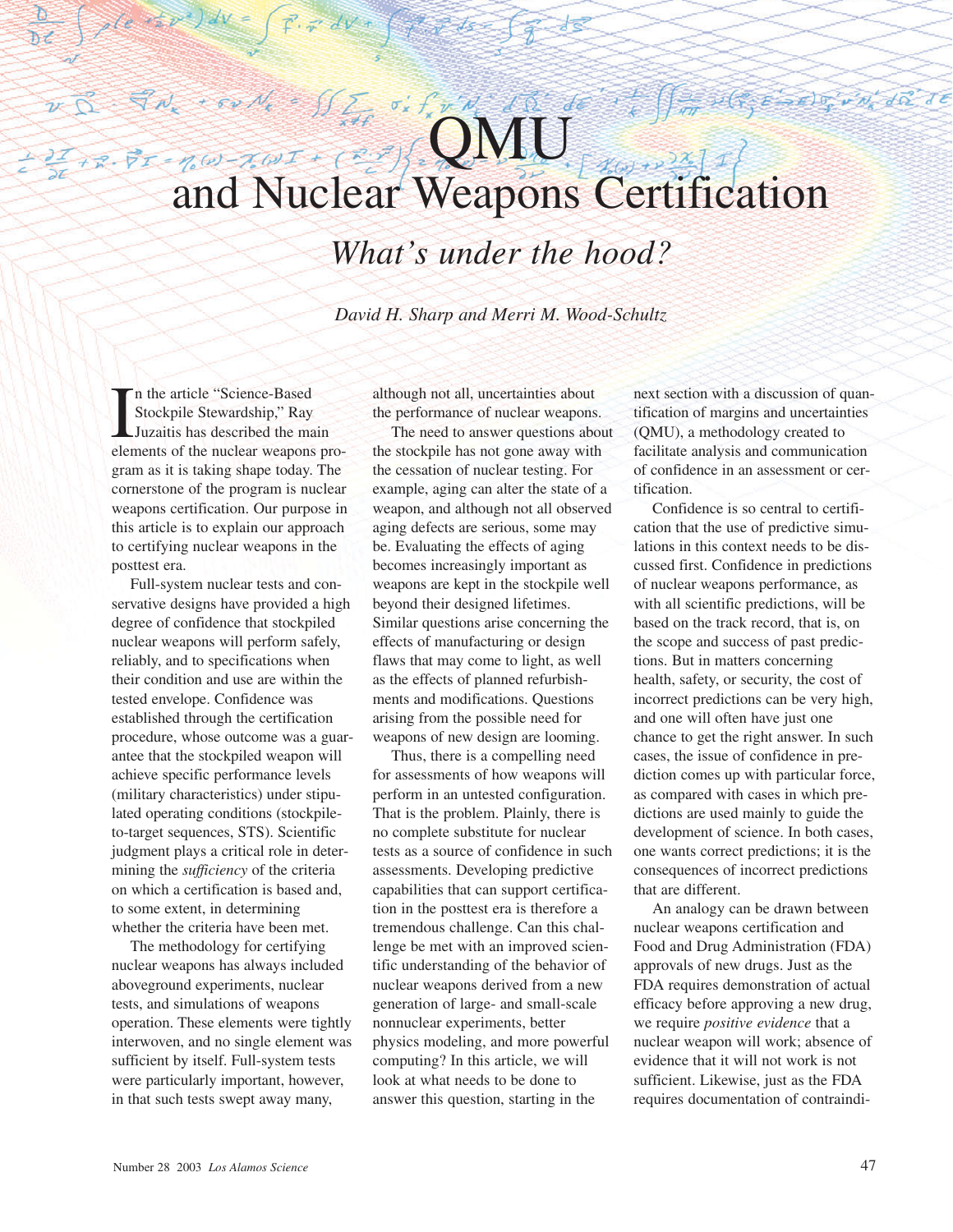<span id="page-1-0"></span>cations and side effects, leading to a lot of fine print in drug advertisements, our certification and validation studies come with some fine print. All this is not mere fussiness; in both cases, the driving force is the need for high confidence in predictions about the behavior of very complex systems.

## **The Role of QMU in Maintaining Stockpile Confidence**

QMU, currently under development at Los Alamos and Livermore National Laboratories, is a framework that captures what we do and do not know about the performance of a nuclear weapon in a way that can be used to address risk and risk mitigation. The QMU framework is explained here in its simplest form, for example in a deterministic rather than a probabilistic form. Like any other part of science, QMU will evolve on the basis of experience gained through its use in actual applications.

The basic idea of QMU is to evaluate confidence in terms of the degree to which the operation of a weapon is judged to lie within "safe" bounds on judiciously chosen system or operating characteristics. A useful operating characteristic might pertain to the system configuration at a critical juncture in its operation, or it could relate to a time-dependent or time-integrated characteristic of the system.

QMU does not determine predictions or their uncertainties *per se*; these are inputs to a QMU analysis. It is designed to analyze and communicate the confidence in a conclusion or decision based on those predictions. Confidence—not the rigorous statistical determination of confidence intervals but the intuitive concept—is intrinsically hard to quantify. It is typically determined through a mental "calculation," weighing factors that may well differ from person to person. The



**Figure 1. An Illustrative Timeline for the Operation of a Thermonuclear Weapon**

person producing an assessment may not even realize all the factors that were considered. This degree of fuzziness can confound any attempt at analysis of confidence, its quantification, or its communication. It is clearly necessary to identify well-defined characteristics of a system on which discussions of confidence can be based.

"Characteristic" is a broad term. It can mean any function of the physical variables determining the performance of the system. Such characteristics can be static or dynamic, measured or calculated, intuitively clear or obscure. To give just one example, the amount of fissile material in a primary and its peak compression during operation are characteristics of a nuclear weapon.

In QMU, the characteristics of a system that are used to evaluate confidence are termed "metrics." Metrics and the other basic concepts necessary for QMU will be discussed with the help of Figures 1 and [2.](#page-2-0) Figure 1 shows a schematic timeline for the operation of a thermonuclear weapon, along with a schematic application of QMU. Four metrics are shown. The first one—the pit energy—is an operating characteristic of the system at the time when the kinetic energy of the imploding pit is at its maximum, so this metric is based on a snapshot

of device behavior. In contrast, the system yield clearly is a characteristic that depends on the entire history of the device operation. What all metrics have in common is that they are highlevel indicators of some aspect of the system's operation.

Defining useful metrics requires an understanding of the strengths and weaknesses of the tools used to evaluate the metrics. We define a complete set of metrics as one that, taken as a whole, is sensitive to *all* the important and potentially inadequate aspects of the simulations and measurements used in the evaluation. Data must be available to validate a useful gate for each of these metrics. Together, these requirements will affect the scope of weapons issues that can be addressed.

The process of evaluating a metric is conceptually straightforward for both measured and calculated metrics. Determining the uncertainty in the metric being evaluated is also relatively straightforward for a measured metric, but not for a calculated metric. In the latter case, each aspect of the calculation—databases, physics models, and numerical methods—may have errors. Error and uncertainty in predictive simulations are thorny problems, discussed in "Estimating Uncertainties" below.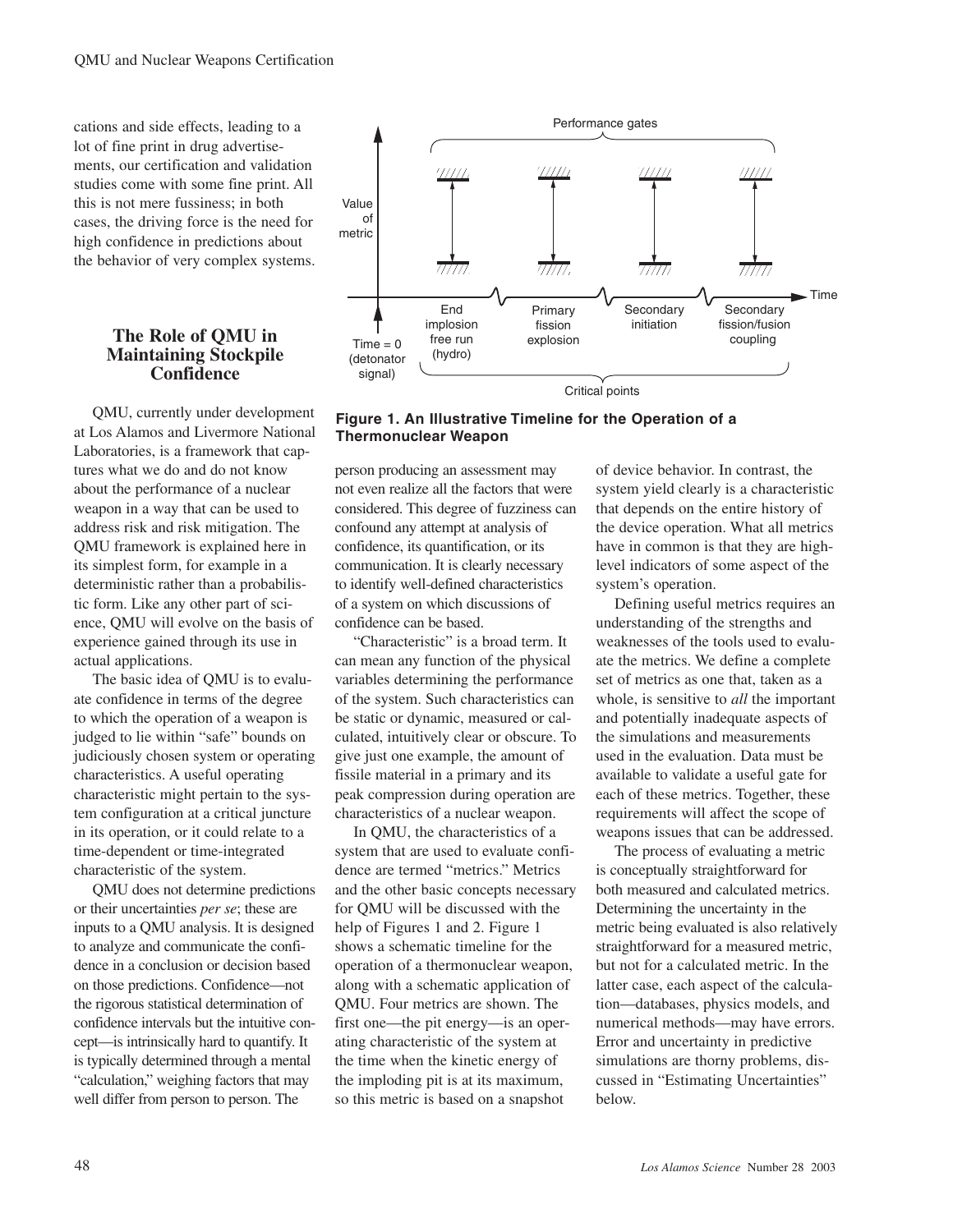<span id="page-2-0"></span>The vertical bounds associated with each metric in [Figure 1 r](#page-1-0)epresent the range of values for that metric that are judged to be acceptable. This range is termed a "gate" (see Figure 2). Metrics and gates are intended to delineate safe parameter regimes. Each metric used in QMU must be assigned an appropriate gate. It is clear that setting an appropriate gate is crucial to using QMU successfully.

The procedure for setting a gate is to evaluate the metric for a set of successfully tested configurations. It is important that this set include variations in whatever parameter is being considered to ensure that the effects of variations in that parameter are represented in setting the boundaries of the gate. The set of metric values used to set the gate boundaries is thus known to correspond to successful performance, and the conservative presumption is made that systems having metrics outside this range—systems for which this metric does not fall within the gate—will not work. Nuclear test data are absolutely essential in defining valid gates. There is no substitute within the constraints of existing predictive capabilities. As much nuclear test data as possible are used to maximize confidence in the location of a gate. The criterion for successful device operation supplied by QMU is that system performance must lie within *all* the defined gates. Confidence that this criterion has been met derives from the "safety'" margin at each gate.

Margin is simply a measure of how much "room" is left between a metric at the limit of its operating range and the boundary of its gate. The details of the uncertainty in a metric, its gate, and the resulting margins are shown conceptually in Figure 2. We note that a range of metric values, called the designed operating range, results from



### **Figure 2. Key Elements of a Performance Gate: Boundaries, Margins, Operating Range, and Uncertainties**

the effects of different STS environments and manufacturing tolerances on device operation and from the effects of any intrinsic variability on device performance.

The confidence ratio (CR), defined at the bottom of Figure 2, summarizes the situation at each gate. The CR is simply the ratio of the margin in a metric to its uncertainty. The gate where the CR is smallest is the aspect of performance most likely to be or to become problematic—the weakest link. If we were very sure that we had not underestimated the uncertainty *U*, then 1.0 would be an acceptable CR. However, *U* is generally known imprecisely. An acceptable CR, therefore, will depend on scientific judgment as to the accuracy of *U*. The use of scientific judgment is common throughout science, and its role in weapons certification will be discussed in more detail below.

The CR is an example of a figure of merit, and other figures of merit could easily be defined. Confidence in overall device operation is represented by the CRs for the entire set of gates, and any CR approaching 1—a weak link in the chain—is a warning flag.

Three QMU functions—defining metrics, setting gates, and evaluating uncertainty—have been discussed, and acceptable confidence was quantified in terms of the CR. We stress that this confidence derives not from the QMU formalism itself but from the quality of the science used in applying it.

Even if QMU gives an acceptable CR, a fundamental question remains: Is this procedure *sufficient* to guarantee acceptable performance? This issue was touched upon above as the requirement that *all* the important vulnerabilities be adequately constrained by the QMU

metrics. Whether or not this has been done can only be based on expert, or scientific, judgment. Scientific judgment is always essential in reaching a decision on the basis of incomplete or inconclusive evidence and therefore has always played a significant role in certifying nuclear weapons. The foundation of science is that experiment is the sole judge of truth, but the use of expert judgment is legitimate when it is *provisional*, in the sense that it is subject to challenge and correction through the scientific process itself. In a posttest era, we must continue to rely on expert judgment. Expert judgment can still be challenged on the basis of nonnuclear tests, predictive simulations, and peer review, although the standards are softer than the ones set by full-system tests.

QMU is designed to facilitate such challenges to expert judgment. It is also flexible enough to incorporate all the criteria on which a certification might be based, and that is why it can be used as the methodology for certification. It is important to keep in mind that QMU, like other tools, does not determine the adequacy—or in this case, the sufficiency—of the product it is used to create. That aspect still depends on the craftsman (the designer) and the raw materials (the data).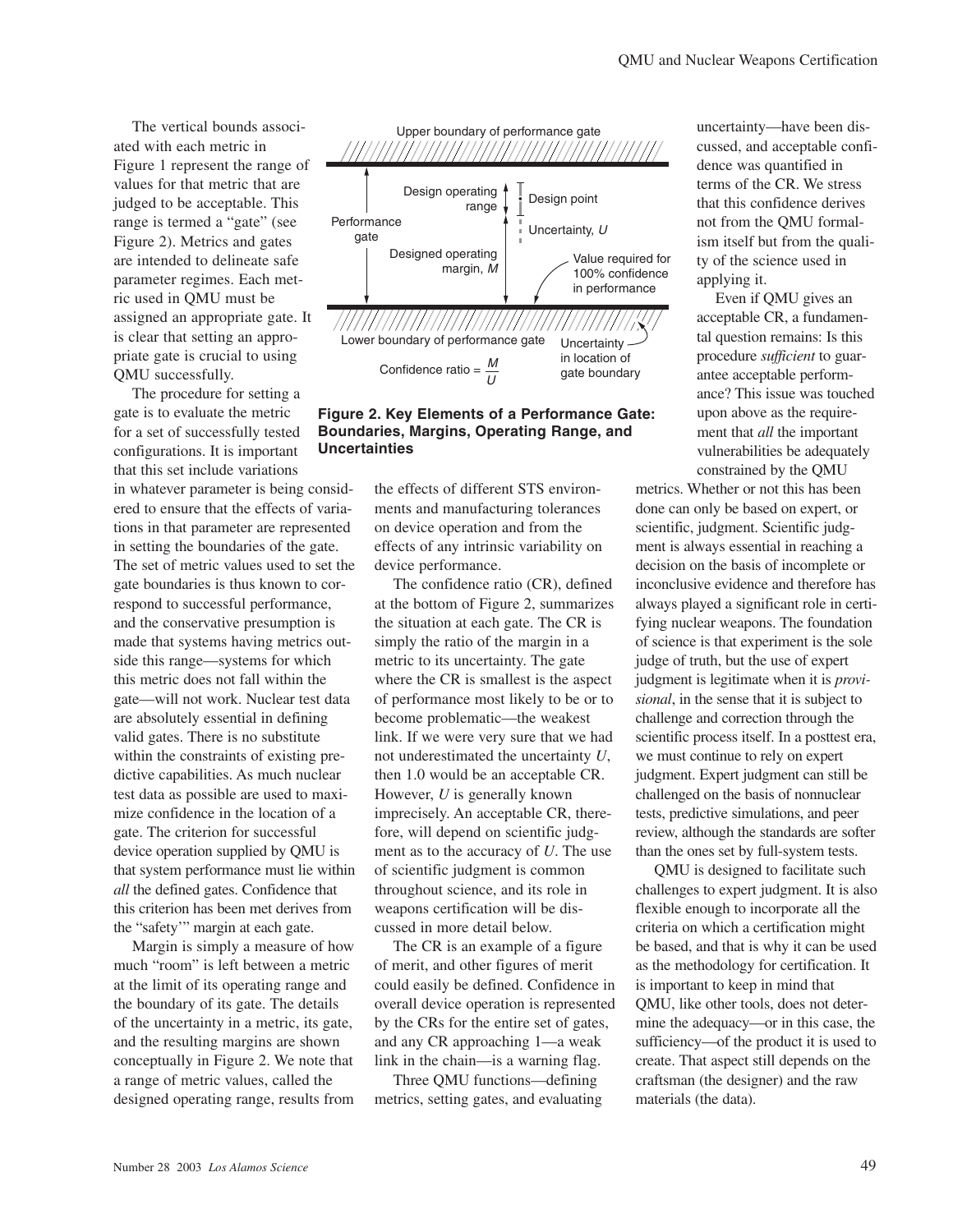## **Determining the Behavior of a Complex System**

There are basically two ways in which to learn about the integrated behavior of complex, real-world systems: One is full-system testing (observation), and the other is full-system simulation. Full-system tests and simulations are complementary but are not interchangeable. Full-system tests always provide more confidence than simulations because they give a definitive answer as to *whether* a particular device worked under the specific conditions realized in the experiment. Also, they typically provide some detailed data on the internal conditions during the experiment. However, fullsystem tests are not equally definitive in telling *how* the device works, and it can be prohibitively expensive to explore device behavior over a broad range of operating conditions in this way. In contrast, full-system simulations are usually cheap (compared with hardware), have zero risk, are controllable, and allow access to the details of the physical processes. The price of these advantages is the need for complete and precise knowledge of the operation of the system. Because such knowledge is often not available for complex systems, simulations come with myriad opportunities for errors.

Increasing the scope of stockpilerelated questions that can be answered with confidence and without nuclear testing requires that the boundary between what can be reliably established by full-system simulation and what must be proved by a full-system test be shifted. Correct and reliable prediction using a simulation presents two core issues: One concerns data, and the other concerns the integration of information pertaining to subsystems into full-system simulations.

**Experimental Data.** Data are needed to define initial conditions and parameter values for specific problems and to validate or constrain models. For complex problems, a lot of detailed data are needed to validate models for predictive purposes, and the data requirements go well beyond what is needed for interpolation. Even in a laboratory setting, detailed quantitative data about fluid motions, for example, are often hard to come by. The problem of getting well-diagnosed, accurate data is very much more difficult for nuclear weapons because they operate in a regime that is far from laboratory conditions.

For complex systems, data are usually sparse, relative to the need, so it is often necessary to combine data from multiple, diverse sources when testing a model. Some of the data requirements are being met through integral experiments at facilities such as the Dual-Axis Radiographic Hydrodynamic Test (DARHT) Facility at Los Alamos, the Z-machine at Sandia National Laboratories, the Omega Laser at the University of Rochester, and eventually the National Ignition Facility (NIF) at Lawrence Livermore National Laboratory and through subcritical underground experiments conducted at the Nevada Test Site (NTS). Laboratory-scale experiments can play a vital role in building predictive models, although their usefulness is occasionally underestimated. Sometimes, model parameters can be determined from a more basic theory. For example, the viscosity coefficient appearing in the Navier-Stokes equation could be calculated from kinetic theory. However, archival nuclear test data remains the crucial core of the data used for certifying weapons because it provides the only faithful integration of the interactions among the various parts of a functioning device.

# **From Subsystems to Full**

**Systems.** The task of building an understanding of full-system behavior from a knowledge of component subsystems is one of the most difficult

aspects of modeling complex systems. Multiscale science, that is, consistent representations of physical processes that extend over more than one length (or time) scale, is often a problem. A completely adequate "microscopic" model, which can include properties that profoundly influence large-scale behavior, is often not feasible for use in full-scale studies, so a method is needed to incorporate the essential fine-scale information into macroscopic simulations. Areas of weapons physics where this issue arises include modeling the initiation of high explosives, materials damage modeling, and the fluid-mixing problem.

The next part of the integration problem is to model full-system performance of a complex device starting from models of the individual components or processes. We refer again to [Figure 1, t](#page-1-0)his time to illustrate how one might decompose a complex system into pieces that can be studied independently or, at least, conditionally. The initiating event in a nuclear weapon (seen at the far left of the timeline in the figure) is the detonation of a high explosive (HE). The physics and chemistry of detonations are extremely difficult subjects, which have been studied at Los Alamos since World War II. Fortunately, the HE detonation is unaffected by the physics occurring in the nuclear regime of device operation, so HE can be studied and modeled using information from aboveground (nonnuclear) experiments. Doing so allows an HE detonation model to be developed and tested independently of the downstream physics.

The next stop in [Figure 1 i](#page-1-0)s the pit implosion, during which the flow of dense materials occurs. Because the material flow is driven by the HE, the pit implosion is conditional on the HE simulation, yet it is, at this point, still independent of nuclear-phase processes. Like the HE model development, laboratory experiments and large-scale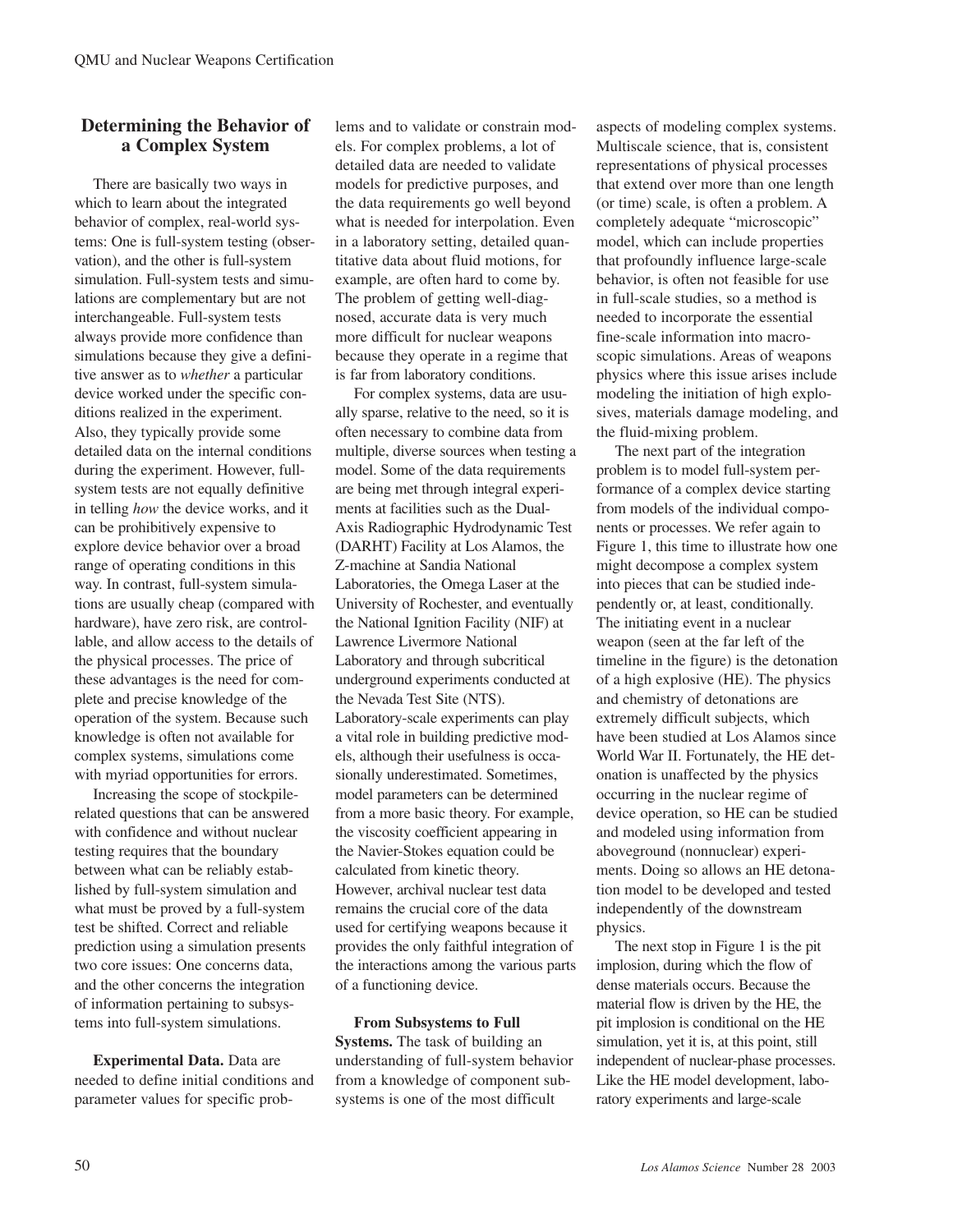experiments (for example, those at DARHT) can supply extremely useful guidance in modeling the flow of dense materials.

Two observations are appropriate at this point. The first (and rather obvious) observation is that an accurate full-system simulation must be built from accurate, reliable models of the individual processes that are occurring: detonation, material flow, neutronics, and so on. There is no reason to think that coupling together poorly modeled processes or subsystems will produce anything but a poor model of the whole system. The second observation is that accurate modeling of the coupling of different physical processes, for example, of neutron and radiation transport to material flow, can itself be very difficult to achieve.

The timeline in [Figure 1 c](#page-1-0)ontinues to the time when criticality is achieved. A calculation must now couple material flow to nuclear and thermonuclear processes, for which the data is not as detailed or systematic as that available for the earlier processes. We are left without a guarantee that predictive models can be validated for this latestage operation, but steps can be taken to improve our understanding.

The first step has already been stated: Begin with a good model. A good model, say for fluid mixing, will be internally consistent and will agree with a broad range of results from large- and small-scale nonnuclear experiments, with few if any adjustable parameters. The validation experiments must include all the important aspects of the weapons process—for example, change of flow from laminar to turbulent—and at a variety of parameter values demonstrate predictive capability.

A model that works well in the laboratory regime is not necessarily correct in the weapons regime. But one can still test the model postdictively in the weapons regime, using comparisons with a portion of the NTS database to constrain any free parameters and the results of applying the model, with no additional parameter adjustment, to the remaining NTS data as evidence of the model's predictive power. If sufficient data exist, this procedure will provide a fairly good means for establishing confidence in models for the explosion phase of operation. However, if a bottom-line result reflects a sensitive dependence on initial conditions or other problem parameters, then its reliability may be subject to question.

How far will all this take us toward meeting the goal of a predictive capability for assessment and certification? This will certainly depend on the question one is trying to answer; we will be able to deal with some questions using predictive science but not with others. The boundary will be set by the scope and power of the predictive models that we are able to develop—an explanation that requires an explanation.

Scope refers to the number and variety of cases in which the theory has been tested. Knowing the scope is important in building confidence that one has identified the factors that limit the applicability of the theory. Power is judged by comparing what is put into the model with what comes out. Theories that correctly predict a wide range of phenomena with just a few input parameters are powerful; phenomenological models—those that are calibrated to data and hence closely tied to specific problems in their formulation and predictions—are less powerful. Nevertheless, they are extremely useful, and are in fact the default solution to the problem of producing assessments when adequate fundamental models are not available. Monitoring progress toward predictive capability is the job of validation and uncertainty quantification, the topics of the next section.

## **Estimating Uncertainties**

Nuclear weapons performance is calculated using complex computer programs, or codes. These codes combine databases for various physical quantities (equations of state, opacities, and so on), multiple physics models, and algorithms for solving the physics equations to calculate the operation of the weapon, given its initial state. Like all codes, weapons codes are approximate representations of reality. As we call on them for actual predictions, as opposed to interpolations or small extrapolations, to help answer questions about weapons that deviate from their tested condition, knowing how accurately the codes describe the real world, that is, knowing the error in code predictions, becomes of paramount importance.

Validating a code is not like proving a mathematical theorem. Nuclear weapons simulation codes must simulate coupled, nonlinear, multiscale physical processes, and the most important and difficult-to-model aspects of weapons behavior (which occur during the explosive nuclearenergy production phase) are not accessible to laboratory experiments. This leads to reliance on integral data from nuclear tests and to the additional complication of having only indirect inferences about weapons behavior from this data.

Nevertheless, determining uncertainties in simulation-based predictions revolves around the answers to a few basic questions: What do you need to predict? What factors can lead to errors in the predictions? How can you get a handle on these errors?

Errors in predictions can come from poor-quality input data, incomplete or insufficiently accurate physics models, and inaccurate solutions of the governing equations. Some of these, for example, equation-of-state errors, error models for material damage or fluid mixing, instrumental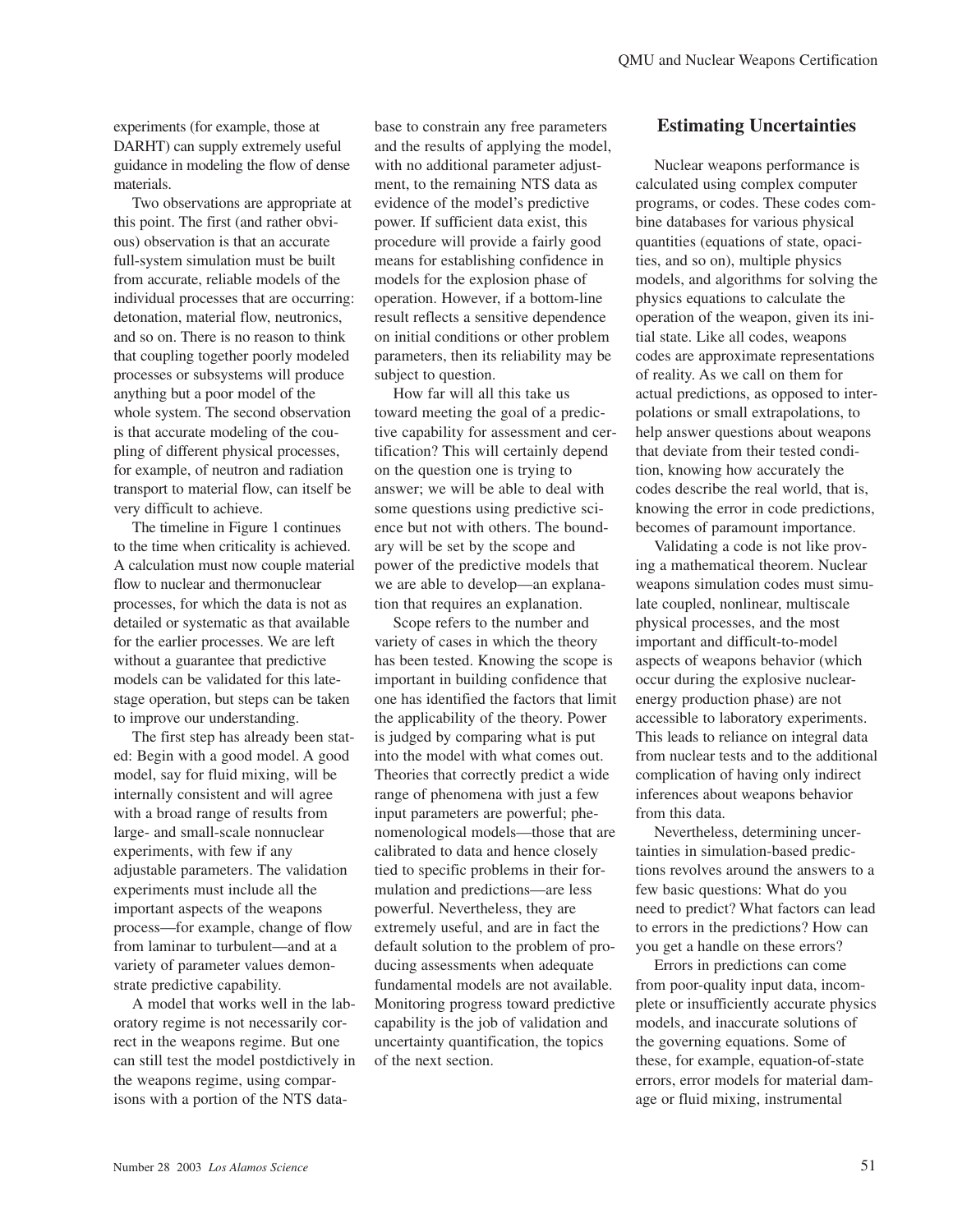

#### **Figure 3. The Scientific Method—the Basis for Quantifying Uncertainty in Predictions**

errors (as in DARHT or NIF), and errors in numerical solutions can be determined through standard experimental methods with sufficient resources. Solution errors are a distinctive feature of predictions made using large-scale simulations. They contribute to the total error in a prediction and must also be considered when drawing conclusions from comparisons of data with predictions. As discussed in "The Role of QMU in Maintaining Stockpile Confidence," the explosion-phase physics is problematic. In addition to the calculations being exceptionally difficult and the physical regime being inaccessible in the laboratory, there are significant uncertainties about some aspects of the physics.

Determining the error in a simulation is directly analogous to determining the error in an experiment. A direct determination of error is sometimes possible for simple experiments and for simple simulations by comparing a measurement or prediction with a standard or an analytical solution. In contrast, errors in complex experiments and simulations must be calculated by breaking down the endto-end operation into components (subsystems) amenable to separate error analysis. The subsystem results must then be painstakingly combined to produce the overall uncertainty in the specific quantity of interest. Although this procedure is obligatory in complex situations, it has the virtue of showing which sources of error are most influential and of providing guidance for reducing the errors one by one. Incremental progress will be made at mitigating the effects of errors, but significant uncertainties in predictions based on simulations will remain for the foreseeable future.

The analysis of uncertainties has many aspects, but they can be combined into a simple, coherent framework as shown schematically in Figure 3. This figure simply displays the main steps in the scientific method but in a probabilistic setting in order to include uncertainties. It shows a "forward step," which goes from a hypothesized model to predictions that are compared with experiment, a "backward step" that consists of model improvement as a result of the comparison with data, and then new predictions. We note that Figure 3 has an alternative, and equivalent, interpretation in terms of the steps in Bayesian statistical inference.

The approaches to error analysis and uncertainty quantification discussed above pertain to prediction of events within or very near the regime of the data set used for validating the model. Outside this regime, uncertainties cannot be assessed, and predictions may be wrong. "Known unknowns"—that is, recognized phenomena for which adequate models are lacking—are a common source of error in simulations. Then there are "unknown unknowns." By definition, they cannot be dealt with directly, but an attempt is made to address them through "What if?" exercises and, most important, through conservative design. In the QMU framework, that means ample margin. Certainty is still not in the cards, so our highest priority is to avoid catastrophic systemic failures, rather than failures resulting from isolated lowprobability events.